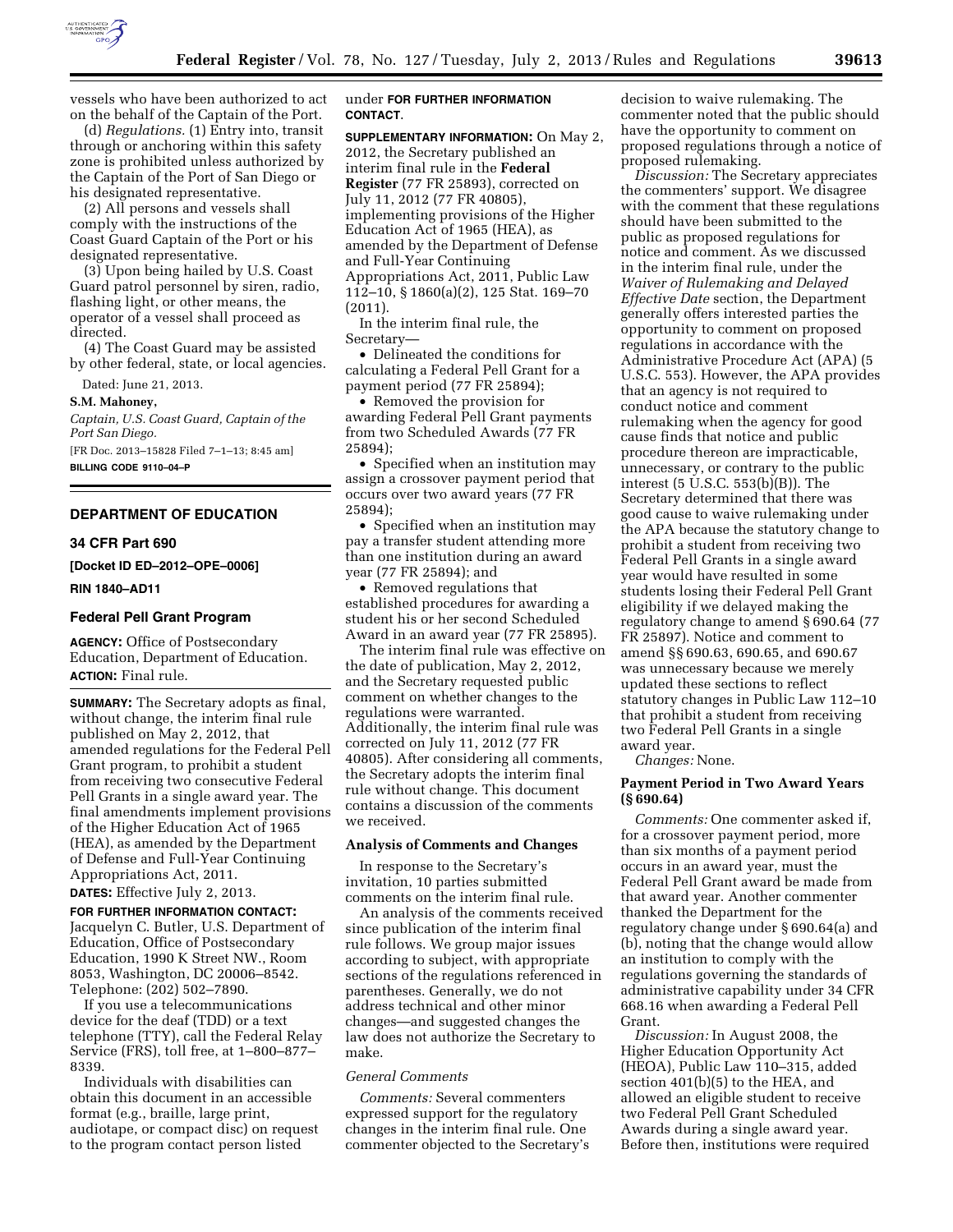to assign a payment period that crossed over two award years to the award year where more than six months were scheduled to occur. With the removal of the two Pell provision from the statute, we did not revert back to the pre-HEOA regulations. Instead, the interim final rule amended § 690.64(a)(2) to provide that an institution must determine for each Federal Pell Grant recipient the award year in which the payment period will be placed, giving institutions the ability to assign a crossover payment period in a way that best meets the needs of its students.

The Secretary agrees with the commenter about the effect of § 690.64(a) and (b).

*Changes:* None.

# **Transfer Student: Attendance at More Than One Institution During an Award Year (§ 690.65(c) and (f))**

*Comments:* One commenter requested confirmation on whether the regulations apply to the annual Scheduled Award amount or the amount of the Pell Grant Lifetime Eligibility Used. This commenter also questioned whether a transfer student is required to repay the Federal Pell Grant funds that exceeded his or her Scheduled Federal Pell Grant for the award year. Two commenters were concerned that the change to these regulations would negatively affect transfer students. One commenter noted that students who transfer mid-year to a different school would be harmed by these regulations.

*Discussion:* The term used throughout the Federal Pell Grant program regulations is ''Scheduled Federal Pell Grant'' which is the amount of a Federal Pell Grant that is paid to a full-time student for a full academic year. In other publications, e.g., the Federal Student Aid Handbook, we use the term ''Scheduled Award'' which has the same meaning as ''Scheduled Federal Pell Grant.'' The term ''Pell Grant Lifetime Eligibility Used'' is the total of each award year's percentage of the student's Scheduled Award that was disbursed for the student. The Pell Grant Lifetime Eligibility Used is required to comply with the Consolidated Appropriations Act of 2012 (Pub. L. 112–74). The law included a provision that limits a student's eligibility for Federal Pell Grant funds to a maximum of 12 semesters (or its equivalent).

Because the maximum amount of a Scheduled Federal Pell Grant award a student can receive each year is equal to 100 percent, a student's Pell Grant Lifetime Eligibility Used must not exceed six years or a total of six

Scheduled Federal Pell Grants (600 percent).

Section 690.79 provides that a student is liable for any Federal Pell Grant overpayment made to him or her, except if the overpayment occurred because the institution failed to follow the procedures in the Federal Pell Grant program regulations or the Student Assistance General Provisions regulations under 34 CFR part 668, in which case, the institution would be liable. A student is not liable for, and the institution is not required to attempt recovery of or refer to the Secretary, a Federal Pell Grant overpayment if the amount of the overpayment is less than \$25 and is not a remaining balance.

A student who receives a Federal Pell Grant at one institution and then subsequently transfers to a second institution in the same award year may receive a Federal Pell Grant at the second institution for that portion of the award year in which the student is enrolled and has remaining Federal Pell Grant eligibility at that institution that does not exceed the student's Scheduled Award.

Although the commenter is correct that a transfer student may be negatively affected, e.g., the student will receive only the remaining portion of his or her Scheduled Federal Pell Grant award rather than a full Scheduled Federal Pell Grant award at the second institution, the change in the law prohibits a student from receiving more than one Scheduled Federal Pell Grant award during a single award year.

*Changes:* None.

# **Receiving Up to Two Scheduled Awards During a Single Award Year (§ 690.67)**

*Comments:* Four commenters opposed the removal of the provision that allows an otherwise eligible student to receive a second Federal Pell Grant Scheduled Award in an award year. One commenter noted that with the reduction in Federal Pell Grant funds, students will be limited by the number of classes they may register for, and this may discourage accelerated program completion. Other commenters opined that without the additional Federal Pell Grant funds, students will be forced to incur more loan debt in order to complete their postsecondary education.

*Discussion:* Section 1860(a)(2) of division B of the Department of Defense and Full-Year Continuing Appropriations Act, 2011 (Public Law 112–10), repealed section 401(b)(5) of the HEA under which an otherwise eligible student could receive more than one Federal Pell Grant in an award year. While we understand the commenters'

concerns, the Secretary does not have the authority to change statutory requirements.

*Changes:* None.

# **Executive Orders 12866 and 13563**

#### *Regulatory Impact Analysis*

Under Executive Order 12866, the Secretary must determine whether this regulatory action is ''significant'' and, therefore, subject to the requirements of the Executive order and subject to review by the Office of Management and Budget (OMB). Section 3(f) of Executive Order 12866 defines a ''significant regulatory action'' as an action likely to result in a rule that may—

(1) Have an annual effect on the economy of \$100 million or more, or adversely affect a sector of the economy, productivity, competition, jobs, the environment, public health or safety, or State, local, or tribal governments or communities in a material way (also referred to as an ''economically significant'' rule);

(2) Create serious inconsistency or otherwise interfere with an action taken or planned by another agency;

(3) Materially alter the budgetary impacts of entitlement grants, user fees, or loan programs or the rights and obligations of recipients thereof; or

(4) Raise novel legal or policy issues arising out of legal mandates, the President's priorities, or the principles stated in the Executive Order.

The statutory elimination of the two Pell Grant option as reflected in this regulatory action is economically significant and subject to review by OMB under section 3(f)(1) of Executive Order 12866.

We have also reviewed these regulations under Executive Order 13563, which supplements and explicitly reaffirms the principles, structures, and definitions governing regulatory review established in Executive Order 12866. To the extent permitted by law, Executive Order 13563 requires that an agency—

(1) Propose or adopt regulations only on a reasoned determination that their benefits justify their costs (recognizing that some benefits and costs are difficult to quantify);

(2) Tailor its regulations to impose the least burden on society, consistent with obtaining regulatory objectives and taking into account—among other things, and to the extent practicable the costs of cumulative regulations;

(3) In choosing among alternative regulatory approaches, select those approaches that maximize net benefits (including potential economic, environmental, public health and safety,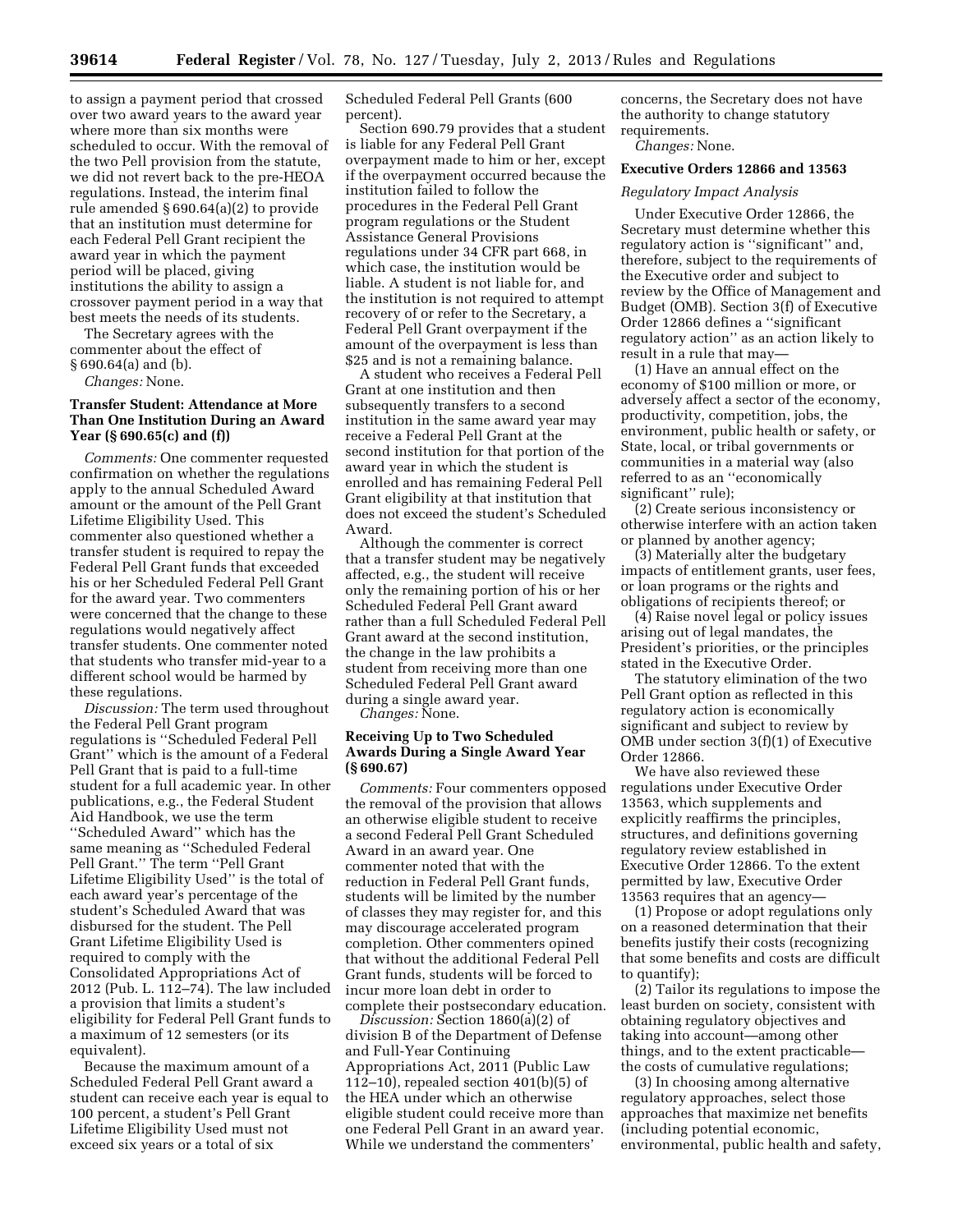and other advantages; distributive impacts; and equity);

(4) To the extent feasible, specify performance objectives, rather than the behavior or manner of compliance a regulated entity must adopt; and

(5) Identify and assess available alternatives to direct regulation, including economic incentives—such as user fees or marketable permits—to encourage the desired behavior, or provide information that enables the public to make choices.

Executive Order 13563 also requires an agency ''to use the best available techniques to quantify anticipated present and future benefits and costs as accurately as possible.'' The Office of Information and Regulatory Affairs of OMB has emphasized that these techniques may include ''identifying changing future compliance costs that might result from technological innovation or anticipated behavioral changes.''

We are adopting this interim rule as final without change only after a reasoned determination that its benefits justify its costs. In choosing among alternative regulatory approaches, we selected those approaches that maximize net benefits. Based on the analysis presented in the interim final rule, the Department believes that these regulations are consistent with the principles in Executive Order 13563.

We also have determined that this regulatory action would not unduly interfere with State, local, and tribal governments in the exercise of their governmental functions.

In accordance with the Executive orders, the Department has assessed the potential costs and benefits, both quantitative and qualitative, of this regulatory action. We discussed the potential costs and benefits of these regulations in the interim final rule. (77 FR 25895).

## **Waiver of Delayed Effective Dates**

The Administrative Procedure Act (APA) generally requires that regulations be published at least 30 days before their effective date, unless the agency has good cause to implement its regulations sooner  $(5 \text{ U.S.C. } 553(d)(3)).$ In addition, these final regulations are a major rule for purposes of the Congressional Review Act (CRA) (5 U.S.C. 801, et seq.). Generally, under the CRA, a major rule takes effect 60 days

after the date on which the rule is published in the **Federal Register.**  Section 808(2) of the CRA, however, provides that any rule which an agency for good cause finds (and incorporates the finding and a brief statement of reasons therefore in the rule issued) that notice and public procedure thereon are impracticable, unnecessary, or contrary to the public interest, shall take effect at such time as the Federal agency promulgating the rule determines.

As stated in detail in the interim final rule, 77 FR 25897 (May 2, 2012), because these final regulations merely reflect statutory changes and remove obsolete regulatory provisions and, in the case of § 690.64, protect students from receiving reduced amounts of Pell Grant funds, there is good cause to waive the delayed effective dates under the APA and the CRA and make these final regulations effective on the day they are published.

## **Regulatory Flexibility Act**

#### *Final Regulatory Flexibility Analysis*

These final regulations affect institutions that participate in title IV, HEA programs, and individual Pell Grant recipients. The effect of the elimination of two Pell Grants in one year will depend on the extent students replace the funds from other sources or change their academic plans, the distribution of recipients of a second Pell Grant, and the alternative use of the funds. This Final Regulatory Flexibility Analysis presents an estimate of the effect on small institutions of the statutory changes implemented through these final regulations. In the interim final rule, the Department welcomed comments about the estimates of the costs and benefits of the changes implemented in these final regulations. While some commenters questioned the benefits of Pell Grants or the effect of the changes on transfer students, no comments were received about the specific estimates of the effect on small entities presented in the Initial Regulatory Flexibility Analysis (77 FR 25895–25897).

# **Succinct Statement of the Objectives of, and Legal Basis for, These Final Regulations**

These final regulations remove regulatory provisions related to the availability of two Pell Grants in one year to comply with section 1860(a)(2) of division B of the Department of Defense and Full-Year Continuing Appropriations Act, 2011 (Pub. L. 112– 10), which repealed section 401(b)(5) of the HEA under which an otherwise eligible student could receive more than one Federal Pell Grant in an award year.

# **Description of and, Where Feasible, an Estimate of the Number of Small Entities to Which These Final Regulations Will Apply**

These final regulations affect institutions that participate in title IV, HEA programs and loan borrowers. The definition of ''small entity'' in the Regulatory Flexibility Act encompasses ''small businesses,'' ''small organizations,'' and ''small governmental jurisdictions.'' The definition of ''small business'' comes from the definition of ''small business concern'' under section 3 of the Small Business Act as well as regulations issued by the U.S. Small Business Administration (SBA). The SBA defines a ''small business concern'' as one that is ''organized for profit; has a place of business in the U.S.; operates primarily within the U.S. or makes a significant contribution to the U.S. economy through payment of taxes or use of American products, materials or labor . . . .'' ''Small organizations'' are further defined as any ''not-for-profit enterprise that is independently owned and operated and not dominant in its field.'' The definition of ''small entity'' also includes ''small governmental jurisdictions,'' which includes ''school districts with a population less than 50,000.''

Data from the Integrated Postsecondary Education Data System (IPEDS) indicate that roughly 3,448 institutions representing approximately 63 percent of those institutions participating in the Federal student assistance programs meet the definition of ''small entities'' when all private nonprofit institutions are classified as small because none is dominant in the field. If the \$7 million in revenue requirement were applied to private nonprofit institutions, the number of small entities would be reduced to 2,386 or 43.6 percent of institutions. Table 2 summarizes small institutions and their percent of AY 2008–2009 Pell Grant recipients and amounts by sector.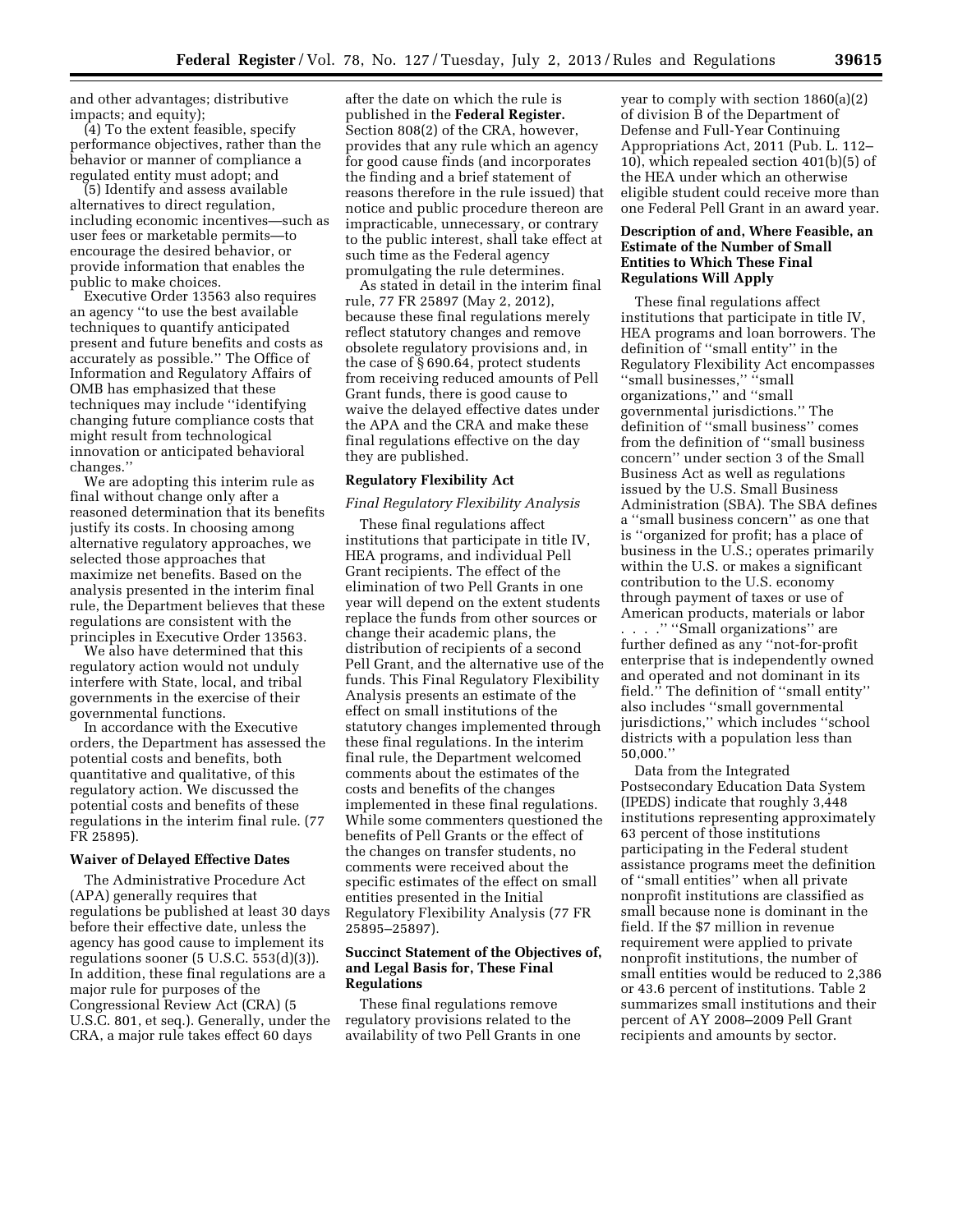| Small institutions |                                    |                                        |           |
|--------------------|------------------------------------|----------------------------------------|-----------|
| Recipients No.     | Percent of<br>sector<br>recipients | Percent of<br>Pell Grant<br>recipients | (percent) |
|                    | 0.7                                | 0.0                                    | 0.0       |
| 444                | 30.0                               | 5.6                                    | 5.9       |
| 52                 | 24.6                               |                                        | 1.0       |
| 88                 | 8.5                                | 0.8                                    | 0.7       |
| 147                | 86.5                               | 54.6                                   | 53.3      |
| 405                | 69.6                               | 21.1                                   | 21.5      |
| 202                | 87.4                               | 62.6                                   | 61.6      |
| 61                 | 93.8                               | 51.4                                   | 51.1      |
| 983                | 89.4                               | 44.5                                   | 44.4      |

# TABLE 2—AY 2008–2009 PELL GRANT RECIPIENTS AND AMOUNTS BY SECTOR

Source: IPEDS 2008–2009.

Applies \$7 million revenue standard to private nonprofit institutions for informational purposes. If not applied, the number of institutions in the private nonprofit sectors would be 1,479 four-year, 170 two-year, and 65 less-than-two-year institutions. All Pell Grant recipients and Pell Grant disbursements in the private nonprofit sectors would be small entities.

Using the distribution of Pell Grant recipients and amounts at small institutions from Table 2 and the Department's estimated two Pell Grant recipients and amounts, the estimated maximum cost to small institutions across all sectors for the period from 2011–2012 to 2015–2016 is approximately \$1.67 billion. The estimated recipients and amounts by

type of institution are summarized in Table 3. The amount of grant aid lost for any individual institution will depend on the extent the second Pell Grant option was utilized at that school. If distributed evenly across all small entities, with nonprofit institutions subject to the \$7 million revenue requirement for a more uniform profile of institutions, an annual average of

\$150,000 would not be available from second Pell Grants in one award year. As discussed in the *Summary of Potential Cost and Benefits* section of the interim final rule, much of this revenue will be available from other sources including the preservation of the maximum grant level in the Pell Grant Program, student earnings or savings, and increased student debt.

TABLE 3—ESTIMATED PELL GRANT RECIPIENTS AND AMOUNTS AT SMALL INSTITUTIONS

|       | Estimated Pell Grant recipients at small institutions |                                  |                                  |                                  |                                   |  |
|-------|-------------------------------------------------------|----------------------------------|----------------------------------|----------------------------------|-----------------------------------|--|
|       | AY 2011-12                                            | AY 2012–13                       | AY 2013–14                       | AY 2014-15                       | AY 2015-16                        |  |
|       | 4.060<br>143<br>18.152<br>78.907                      | 4.963<br>175<br>22.190<br>96.459 | 4.997<br>176<br>22,342<br>97.120 | 5.123<br>181<br>22.904<br>99.562 | 5,256<br>185<br>23.501<br>102.157 |  |
| Total | 101.263                                               | 123.787                          | 124.636                          | 127.770                          | 131.100                           |  |

|       | Estimated Pell Grant amounts in millions at small institutions |                              |                              |                              |                              |  |
|-------|----------------------------------------------------------------|------------------------------|------------------------------|------------------------------|------------------------------|--|
|       | AY 2011–12                                                     | │ AY 2012–13 │               | AY 2013–14                   | AY 2014–15                   | AY 2015–16                   |  |
|       | 10.6<br>0.4<br>43.9<br>215.7                                   | 13.0<br>0.5<br>53.8<br>264.4 | 13.3<br>0.5<br>55.1<br>270.8 | 13.8<br>0.5<br>57.3<br>282.0 | 14.5<br>0.5<br>59.9<br>294.6 |  |
| Total | 270.5                                                          | 331.6                        | 339.6                        | 353.7                        | 369.4                        |  |

Source: IPEDS 2008–2009 and Department of Education estimates.

**Description of the Projected Reporting, Recordkeeping and Other Compliance Requirements of These Final Regulations, Including an Estimate of the Classes of Small Entities That Will Be Subject to the Requirement and the Type of Professional Skills Necessary For Preparation of the Report or Record** 

These final regulations do not impose any new reporting, record keeping, or other compliance requirements on institutions.

# **Identification, to the Extent Practicable, of All Relevant Federal Regulations That May Duplicate, Overlap, or Conflict With These Final Regulations**

These final regulations are unlikely to conflict with or duplicate existing Federal regulations.

#### **Alternatives Considered**

No alternatives were considered for the amendments to  $\S$ § 690.63(g)(1), 690.63(h), 690.65(c), 690.65(f), and

690.67 because these changes implement changes to the HEA enacted by Congress and the Department did not exercise discretion in developing these amendments. With respect to § 690.64, the Department could have left the current regulations in place. However, such an action would have led to potentially serious adverse effects on students, as described in the *Waiver of Rulemaking and Delayed Effective Date*